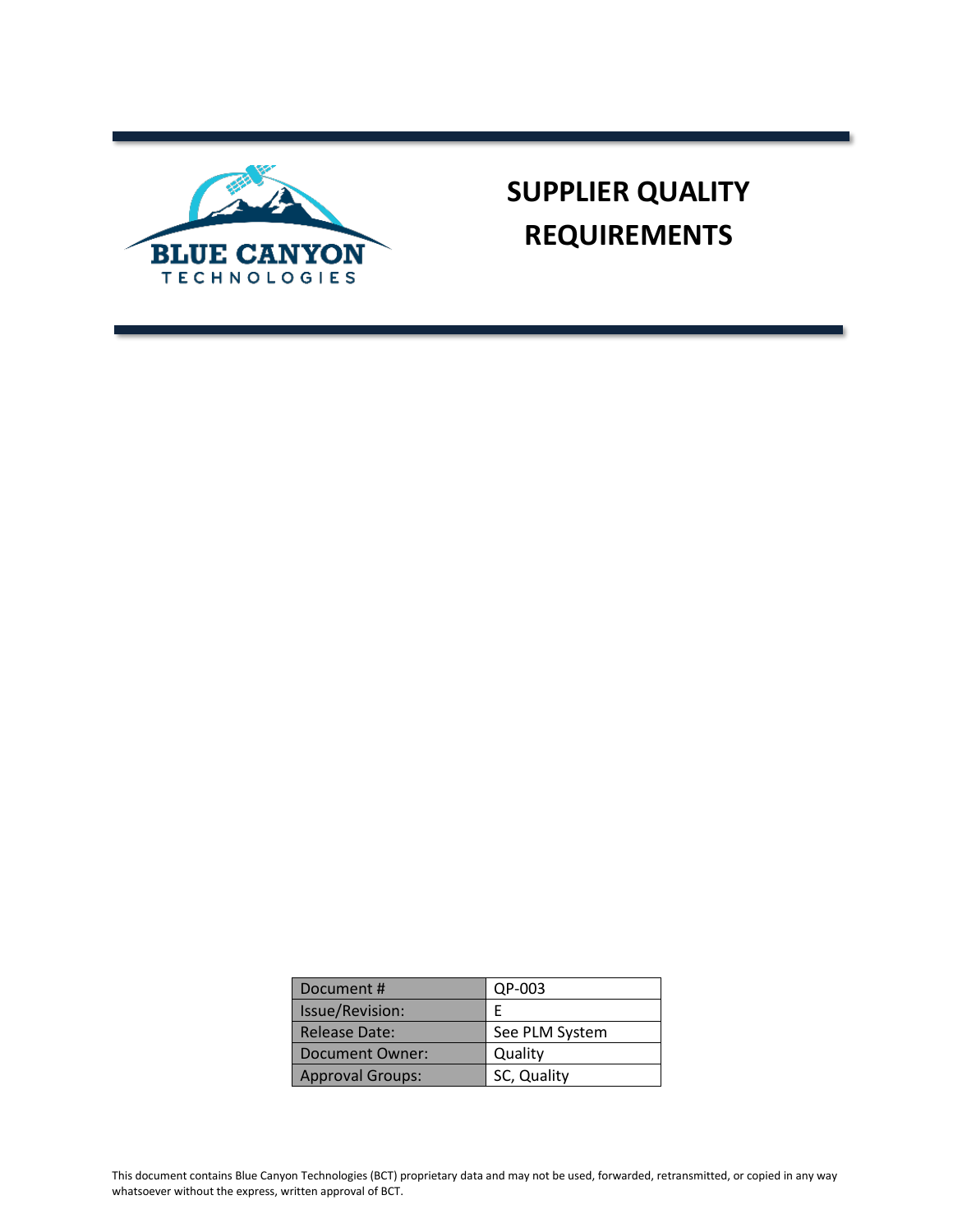

# SUPPLIER QUALITY REQUIREMENTS QP-003

## **Revision Log**

| <b>Revision</b> | <b>Description of Changes</b>                                                           | <b>Change Date</b> |
|-----------------|-----------------------------------------------------------------------------------------|--------------------|
| A               | Initial document                                                                        | 9/28/2021          |
| B               | Updated Q-16                                                                            | 12/3/2021          |
| C               | Added OCM to Terms, Revised Q-2, removed verbiage from Q-8 and<br>add Special Processes | 2/1/2022           |
| D               | Q10 revised to eliminate confusing text. Added Q17 to address<br>prohibited materials.  | 3/2/2022           |
| F               | Update Q10. Added drawing example of what is to be inspected by<br>supplier.            | 5/2/2022           |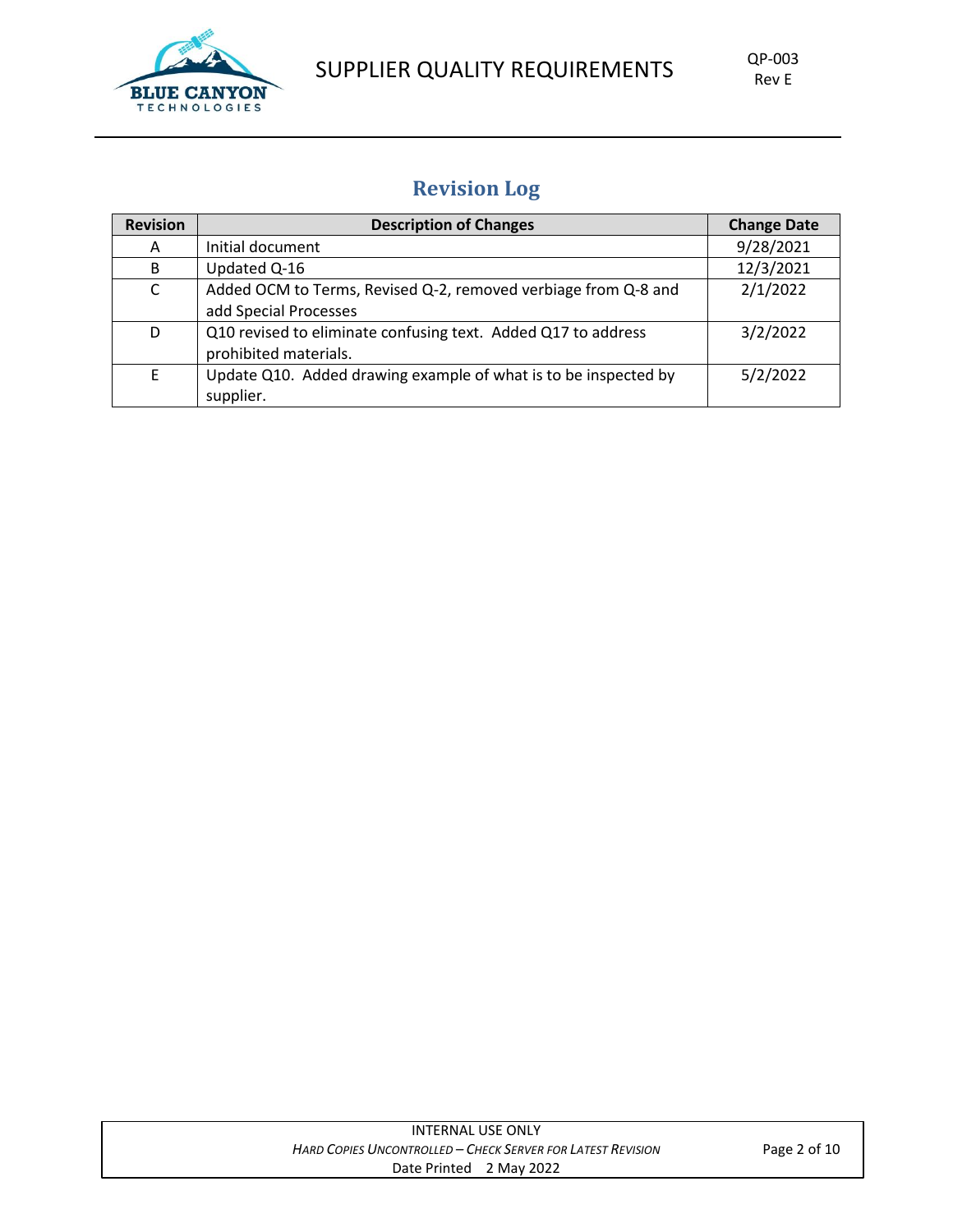

## **1.0 Purpose**

This document lists the Quality Notes and expected deliverables. Standard Quality Requirements apply to all Purchase Orders without exception. BCT Purchase Order Specific Quality Notes are listed on the Purchase Order and are contractually binding and by accepting the purchase order, it is assumed the supplier is agreeing to the requirements of this document. Order of precedence is the Purchase order w/Qnotes, Engineering Drawing, process standards (IPC, NASA, etc.), and finally, the manufacturer's data sheets.

**Suppliers SHALL notify Blue Canyon Technologies immediately if they are unable to comply with the Standard AND BCT PO Specified Quality Note(s).** 

### **This document is expected to be provided to suppliers in its entirety.**

## **2.0 Definitions/Terms**

- BCT Blue Canyon Technologies
- PO Purchase Order
- Quality Note Additional requirements levied by BCT in addition to any drawing, SOW, or other requirements derived from or indicated on the PO, RFQ, or RFI.
- RFI Request for Information
- RFQ Request for Quote
- OCM Original Component Manufacturer

## **3.0 AS9100 Standard Quality Requirements**

The following notes apply to **ALL** Purchase Orders from Blue Canyon Technologies and are part of the AS9100 flow down requirements. These may not be removed without explicit approval from BCT Quality Assurance.

**AS9100-1: Supplier SHALL ensure the right of access by the organization, their customer, and regulatory authorities to the applicable areas of facilities and to applicable documented information, at any level of the supply chain.**

**AS9100-2: Supplier SHALL notify the BCT Buyer, within 5 business days of discovery of ANY non-conformance of BCT product discovered during manufacturing or after delivery to BCT.** 

**AS9100-3: Supplier SHALL notify the BCT Buyer, within 5 business days of notification of ANY change of certification (e.g., Nadcap, AS9100, ISO9001, ISO17025, etc.) status (suspended, protest, appeal, revoked, etc.)**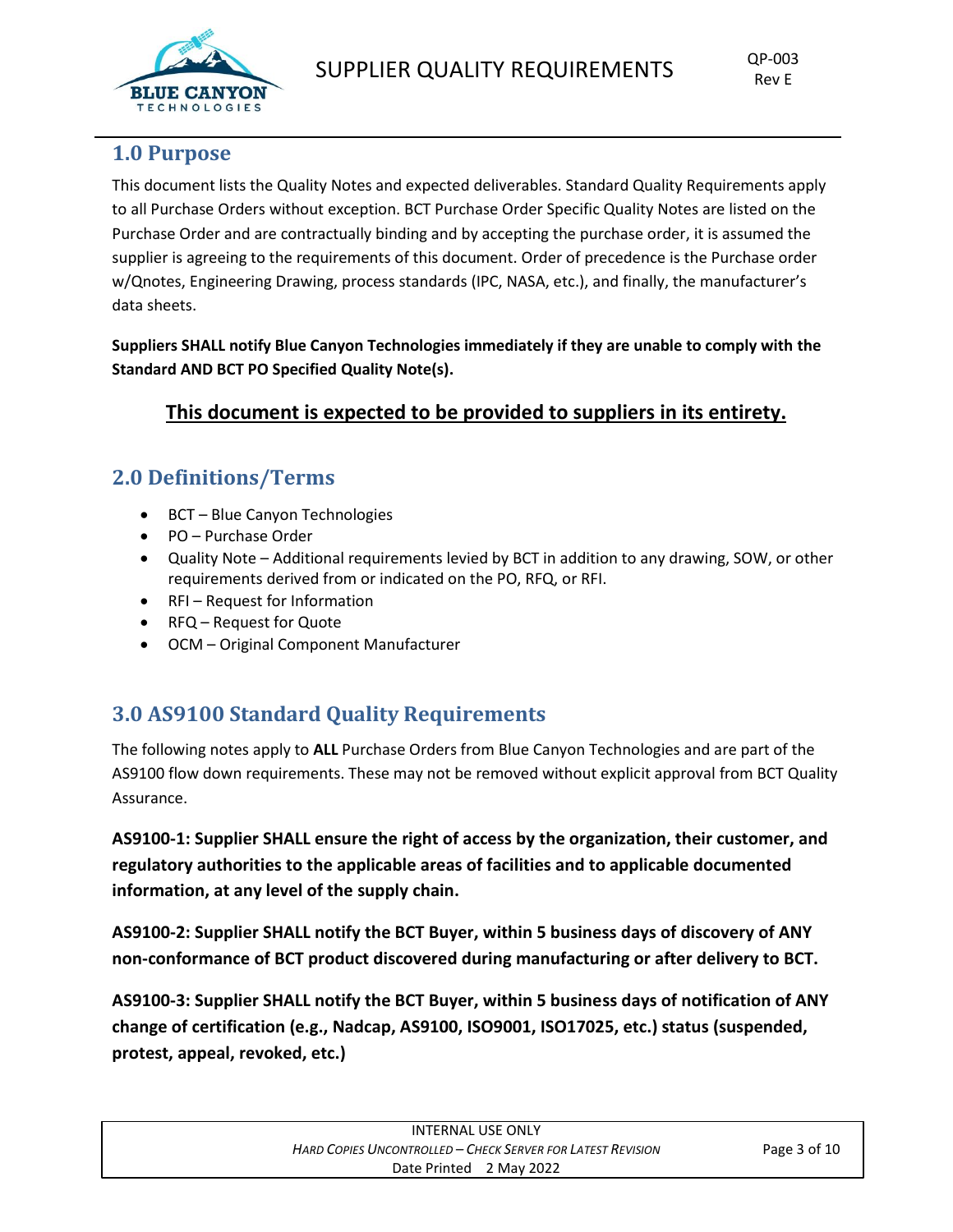

## **4.0 BCT PO Specified Quality Notes**

These Quality Notes are called out on the Purchase Order line and apply to the part number referenced on that line. ONLY the Q#(s) called out on that line apply to that line.

## Title: **Q1: Full Traceability requirement for EEE Parts**

Requirements: The seller SHALL provide all traceability back to and including the manufacturer's (OCM) certifications for parts with this Quality Note. Seller SHALL ensure that the manufacturer's lot information and/or date code information is provided for each lot of parts delivered to BCT.

**Deliverables: Manufacturer (OCM) certification including documentation from all intermediaries proving chain of custody. MFG lot and/or date code for each lot of delivered parts to be clearly indicated on the paperwork and part packaging sent to BCT.**  \*\*ESD sensitive parts shall be packaged appropriately (Sealed ESD protective bags, etc.)

## Title: **Q2: Raw Material Certifications Required**

Requirements: Certifications for all raw materials used in the product SHALL be delivered to BCT with the purchased product. In the case of composites, fiberglass, resins, sheet metal, plate metal, and Machined Goods (e.g., housings, brackets, structures, etc.), the mill certs with physical and/or metallurgical analysis and heat treat (if applicable).

**Deliverables: Manufacturer certification with MFG heat/lot number for all raw materials used in the manufacture of delivered parts to be provided with each shipment sent to BCT.** 

## Title: **Q3: Certificate of Conformance/Certificate of Analysis Required**

Requirements: Supplier SHALL deliver a certificate of conformance attesting to the compliance of the deliverable including BCT part number, revision, name of supplier's authorized signer, and BCT PO number. The certification statement may be printed on the packing slip or separate provided the certification is traceable to the purchase order. The signature is strongly desired, but BCT will accept supplier's format (usually pre-printed or no signature.)

Note: This may also be referred to as a Certificate of Analysis in certain industries.

Any deviations must be approved, and documentation sent to BCT with shipment.

**Deliverables: A certification statement SHALL be included on the deliverable documentation in addition to the BCT part number, lot number/date code, revision, name of supplier's authorized signer, and BCT PO number.** 

## Title: **Q4: Electrical Test Required (PWB Only)**

Requirements: The supplier shall electrically test the Printed Wiring Board to verify the schematic and electrical connections. This may be accomplished using capacitance testing, continuity testing, clamshell testing, flying probe, bed of nails, etc. Supplier may select an appropriate method but lack or insufficiency of testing does NOT alleviate the supplier of compliance to the requirements.

**Deliverables: Supplier SHALL provide test results to BCT that indicates the test(s) performed, results, and the part number with serial number/batch number of the PWB(s).**

#### Title: **Q5: Process in accordance with 0PR0187**

| INTERNAL USE ONLY                                           |                         |  |  |
|-------------------------------------------------------------|-------------------------|--|--|
| Hard Copies Uncontrolled – Check Server for Latest Revision |                         |  |  |
|                                                             | Date Printed 2 May 2022 |  |  |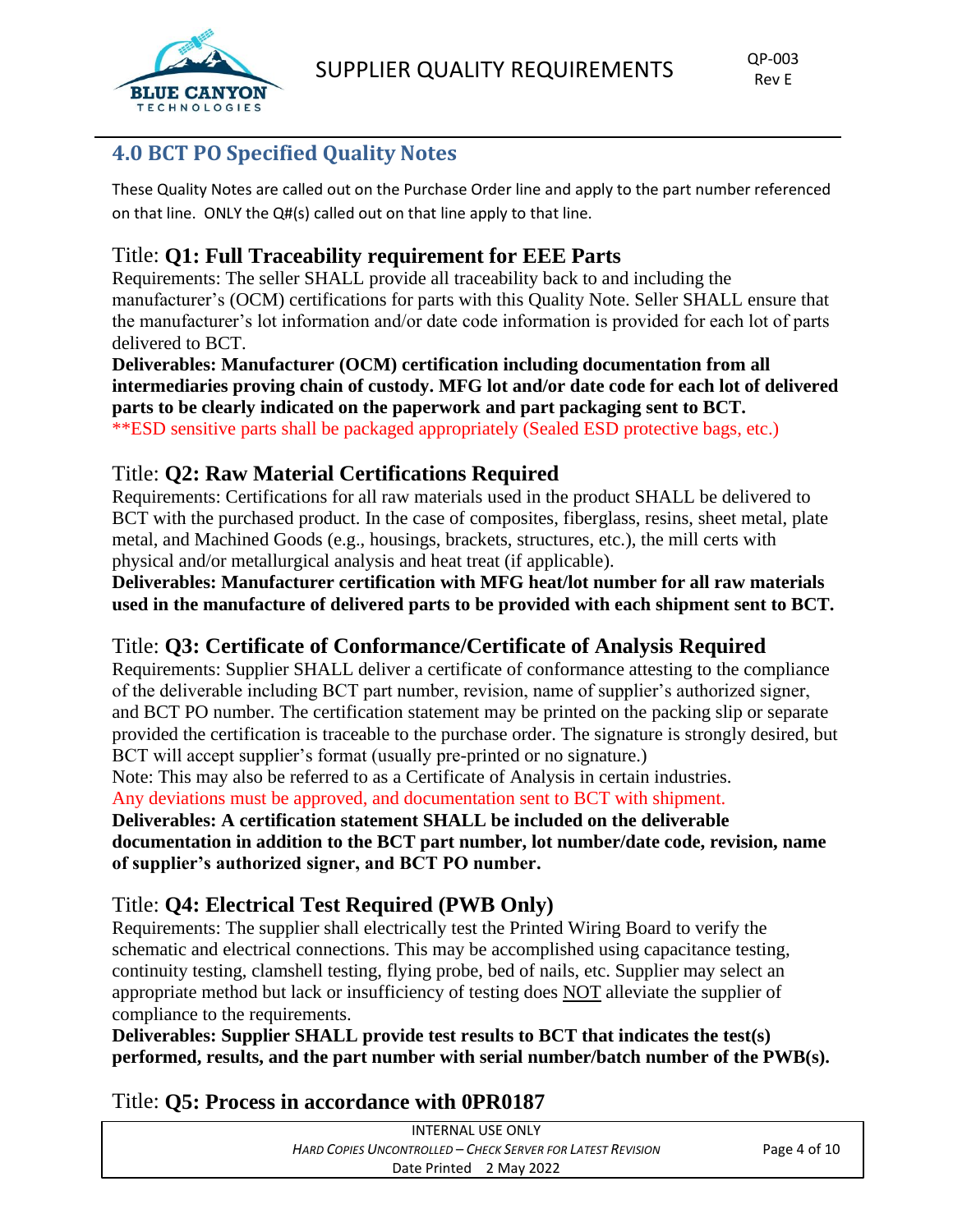

Requirements: This document defines processing requirements for electronics Printed Wiring Assembly (PWA) soldering, assembly, and general manufacturing provisions, required by BCT Purchase Orders.

#### **Deliverables:**

- a. **A detailed inspection report**, including identification of non-conformances and dispositions, shall be included with the delivered assembly, or provided electronic format (email or CD-ROM). Supplier format acceptable). Automated Optical Assembly reports may be supplied if available.
- b. **Tantalum Preconditioning process documentation** if Tantalum capacitors were used.
- c. BGA Specific Requirements:
	- i. **Reballing repor**t shall include process identification and materials certification if Sn/Pb reballing was required.
	- ii. **X-Ray inspection** shall be performed for all Ball Grid Arrays (BGA) and thermal attachments, with results included in the inspection report.
- d. PWAs shall be inspected to IPC-A-610, Class 3 prior to delivery.
	- i. **X-Ray inspection** shall be performed on ALL EEE parts that cannot be inspected visually.
	- ii. **X-Ray inspection** shall be performed on ALL devices that have a thermal pad or for which solder connections cannot be visual inspected. This includes but is not limited to the following package types: BGA/CGA/LGA, QFN, LCC, SON, Thermally Enhanced TSSOP.
	- iii. Thermal pad solder coverage shall be >50%.
- e. **Photographs of each side of each board** shall be provided in electronic format (email or CD-ROM). Resolution and quality of supplied files shall be sufficient to identify parts, reference designators on silkscreen and part numbers if visible.
- f. **All non-conformances shall be reported to BCT formally (written or email) prior to proceeding**

## Title: Q6: **PWA Assembly Verification: Automated Optical Inspection and X-Ray Required**

Requirements: Supplier shall perform Automated Optical Inspection on the PWA. AOI should confirm polarities, component placement, missing components, solder acceptability, and IC orientation. Supplier shall perform an X-Ray of parts that have connections that are not visually inspectable. Supplier shall provide x-rays and AOI results to BCT.

**Deliverables: For each S/N board, the supplier SHALL supply X-Rays of each installed component that cannot be visually confirmed AND the AOI results in an electronic format**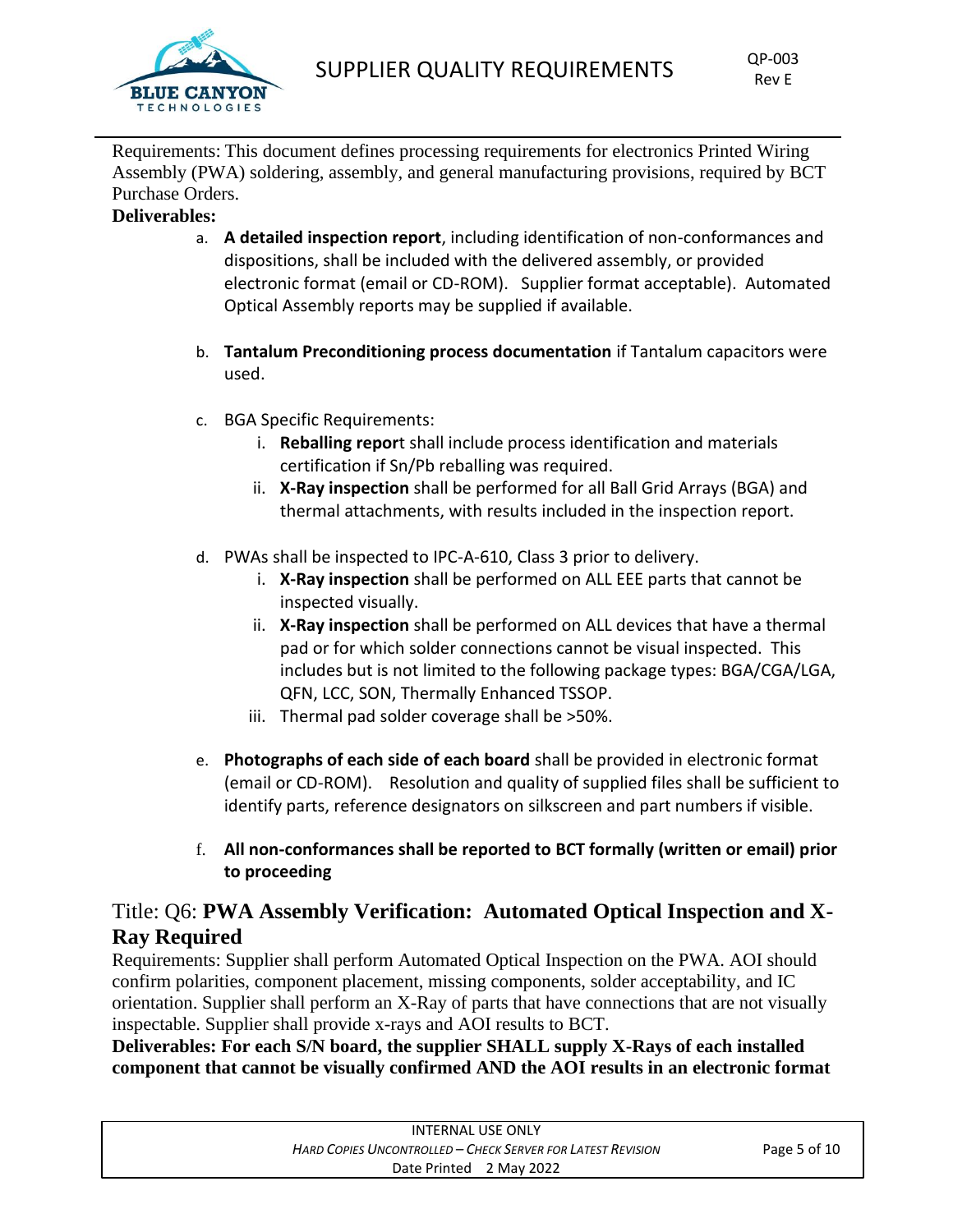

#### **to BCT. Supplier SHALL identify all deliverables to the assembly part number and serial number.**

## Title: **Q7**: **DPAS Rated Order. Process in accordance with "15 CFR 700"**

Requirements: Rated orders take precedence over all unrated orders as necessary to meet required delivery dates. Among rated orders, DX rated orders take precedence over DO rated orders. Persons receiving rated orders must give them preferential treatment as required by this part. All rated orders must be scheduled to the extent possible to ensure delivery by the required delivery date. See 15 CFR 700 for additional requirements. Check PO for actual rating (e.g., DX, DX-A4, DO, etc.)

#### **Deliverables: None**

#### Title: **Q8: Special Processes**

Requirements: Special processes performed by the supplier, or a sub-tier supplier shall be controlled and validated.

#### **Deliverables: TBD based on supplier.**

## Title: **Q9: As-Built Report and Certifications Required.**

Requirements: The seller SHALL provide a report, in Excel or similar spreadsheet electronic format, that lists the Find Number from the BCT BOM, the BCT BOM part number, the ACTUAL part number that was used by the supplier, the ACTUAL lot number and/or date code, and ACTUAL quantity installed on the deliverable. The As-Built report SHALL clearly identify any parts that were NOT installed. Supplier SHALL deliver all part certifications and traceability to BCT with the parts. Electronic data may also be sent to the BCT buyer.

#### **Deliverables: An electronic report that shows all the ACTUAL parts used in the manufacturing of the PO line-item deliverable.**

## Title: **Q10: Inspection Report Required**

Requirements: The seller shall provide an inspection report, preferably in Excel or similar electronic spreadsheet format, that details the results for an inspection as follows

- a) A complete inspection of one piece from each manufacturing lot delivered, to include all features dimensioned with a specified tolerance (not a block tolerance\*) and all nonglobal GDT callouts (not the block GDT callout), and
- b) An inspection of every piece in the lot that details the results of all part dimensions annotated on the drawing with an oval (i.e., critical dimension), if applicable.
- c) See example drawing below for reference

\*Block tolerances still apply; they are not required to be inspected.

These results must include all the information listed on AS9102 Form 3. The supplier may also utilize the form in Appendix A of this document (use as many copies as necessary). **Deliverables: An electronic (preferred) report that shows all the inspection results of one piece of each manufacturing lot** 

| INTERNAL USE ONLY                                           |  |  |  |
|-------------------------------------------------------------|--|--|--|
| Hard Copies Uncontrolled – Check Server for Latest Revision |  |  |  |
| Date Printed 2 May 2022                                     |  |  |  |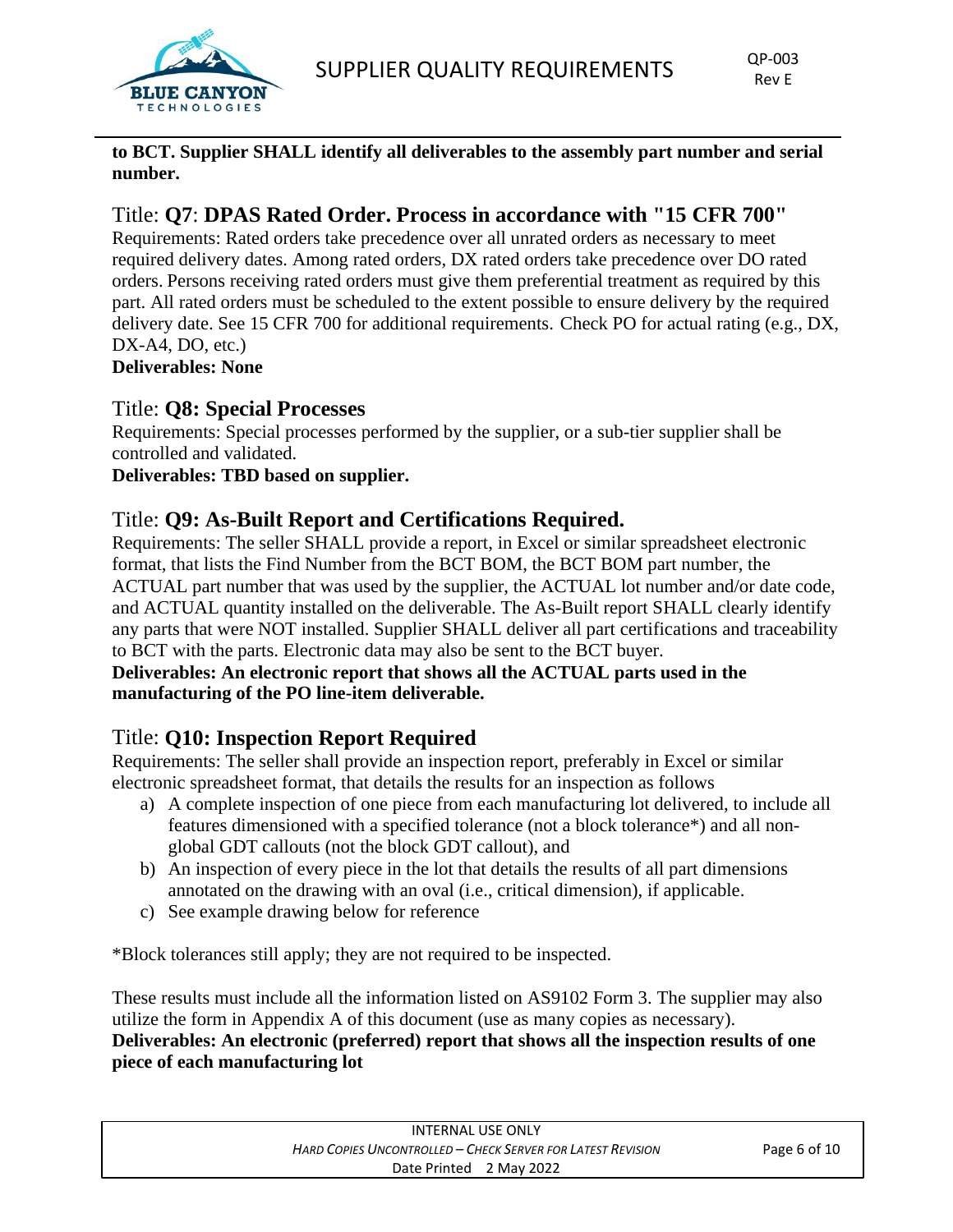



*Figure 1: EXAMPLE DRAWING*

#### Title: **Q11: Non-Franchised/Non-Authorized Distribution Procurement** Requirements: See SOW 88DOC0025.

#### **Deliverables: Appendix A checklist, inspection, and data report per section 3.16, and Approved and BCT Signed Appendix B form per section 3.17 of SOW 88DOC0025.** Title: **Q12: Requirements for Cable and Harness Assemblies**

Requirements: This note details the delivery requirements for Cable and Harness Assemblies inclusive of soldering, wrapping, crimping, assembly, and general manufacturing provisions, required by BCT Purchase Orders.

#### **Deliverables:**

- a. **A detailed inspection report**, including dimensions, weight(s), labeling, and identification of non-conformances and dispositions, shall be included with the delivered assembly, or provided electronic format (email or CD-ROM). Supplier format acceptable.
- b. **Photographs of the harness and each connector showing the conditions of the pins/sockets.** Pictures shall be provided in electronic format (email or CD-ROM). Resolution and quality of supplied files shall be sufficient to identify parts, reference designators and part numbers if visible.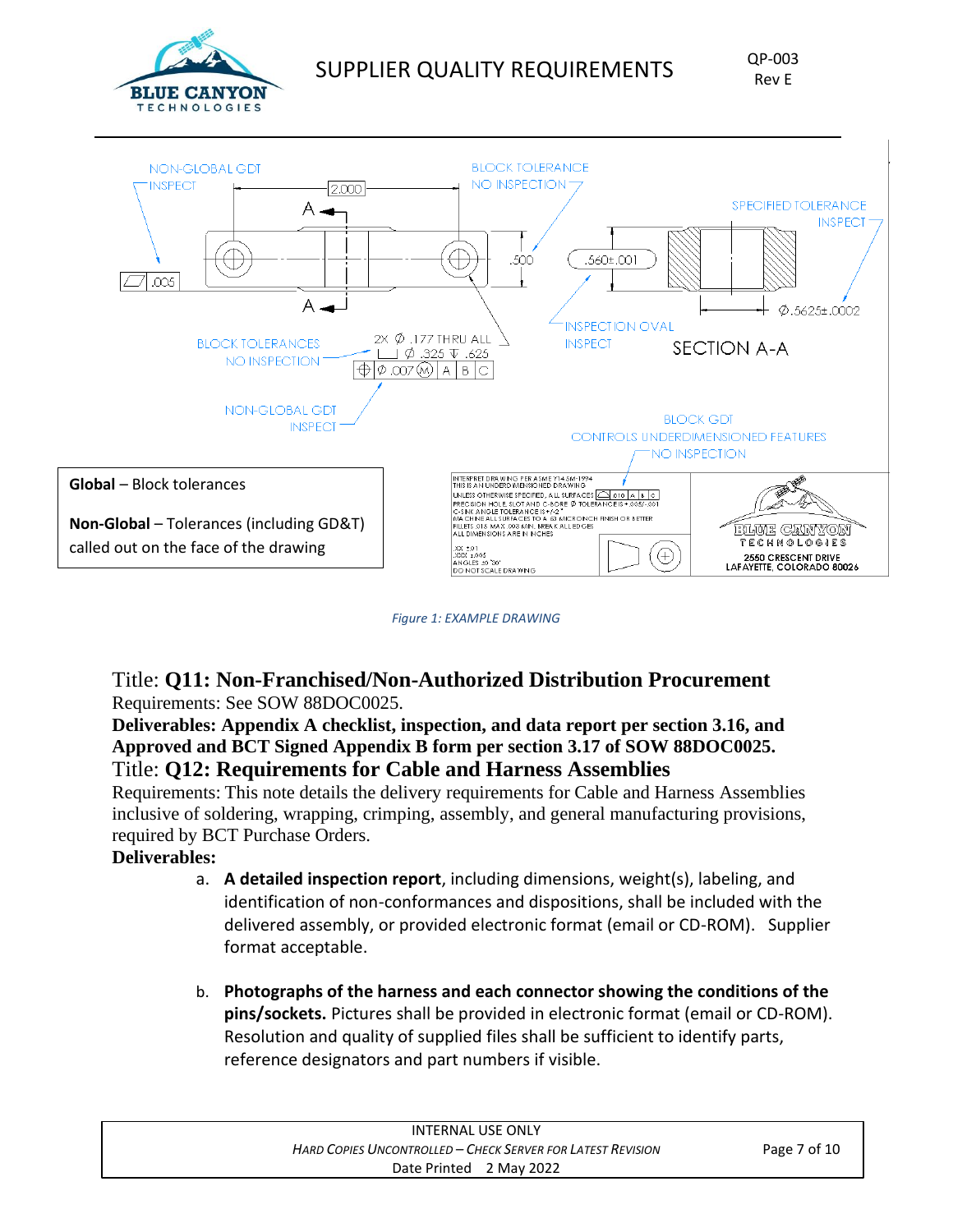

- **c. A test report for each cable indicating continuity and isolation of the entire harness corresponding to the schematic on the engineering drawing.** This is typically accomplished using a Cirris™ or similar tester and produces a report that indicates point to point connection resistance or isolation.
- **d. All non-conformances shall be reported to BCT formally (written or email) prior to proceeding.**

## Title: **Q13: Requirements Limited Life and Temperature Sensitive Materials**

Requirements: Items with a limited shelf life shall arrive at Blue Canyon Technologies with a minimum of 50% shelf life remaining. Material with special storage requirements per manufacturer's specifications (e.g., frozen, refrigeration, etc.) shall arrive at Blue Canyon Technologies properly packaged and maintaining those storage conditions (e.g., insulated containers, packed with dry ice, etc.) Blue Canyon Technologies reserves the right to return any shipment that arrives exceeding the temperature parameters. Materials that may be stored at room temperature does not need special packaging.

**Deliverables: Material properly packaged, maintaining manufacturer's required storage temperature, and expiration date(s) clearly indicating 50% shelf life remaining upon arrival.** 

## Title: **Q14: Electrical Test Required (PWA Only)**

Requirements: The supplier shall electrically test the Printed Wiring Assembly to verify the schematic and electrical connections. This may be accomplished using clamshell testing, flying probe, ICT bed of nails, etc. Electrical probing of the boards SHALL NOT cause a solder joint acceptability failure per applicable IPC/J-STD standards. Keep Out areas SHALL be established to avoid component damage. Testing should be strategized for highest coverage without the need for powering the board and/or load programmable logic devices. Supplier may select an appropriate method but lack or insufficiency of testing does NOT alleviate the supplier of compliance to the requirements. Supplier should use the SOFTEST touch (or ball probes) to minimize witness marks.

**Deliverables: Supplier SHALL provide test results to BCT that indicates the test(s) performed, results with net list, and the part number with serial number/batch number of the PWA(s). All non-conformances shall be reported to BCT formally (written or email) prior to proceeding.**

## Title: **Q15: AS9102 First Article Inspection Report Required**

Requirements: The seller SHALL provide a report, preferably in Excel or similar spreadsheet electronic format, that details the results for a complete AS9102 First Article inspection of one piece of the manufacturing lot delivered. This report SHALL utilize the latest AS9102 forms. The supplier MUST also provide material certifications and traceability for all subassemblies, materials, processes, and items contained in the deliverable (e.g., metal, Helicoils, pins, inserts, adhesives, plating, etc.)

| INTERNAL USE ONLY                                           |              |
|-------------------------------------------------------------|--------------|
| Hard Copies Uncontrolled – Check Server for Latest Revision | Page 8 of 10 |
| Date Printed 2 May 2022                                     |              |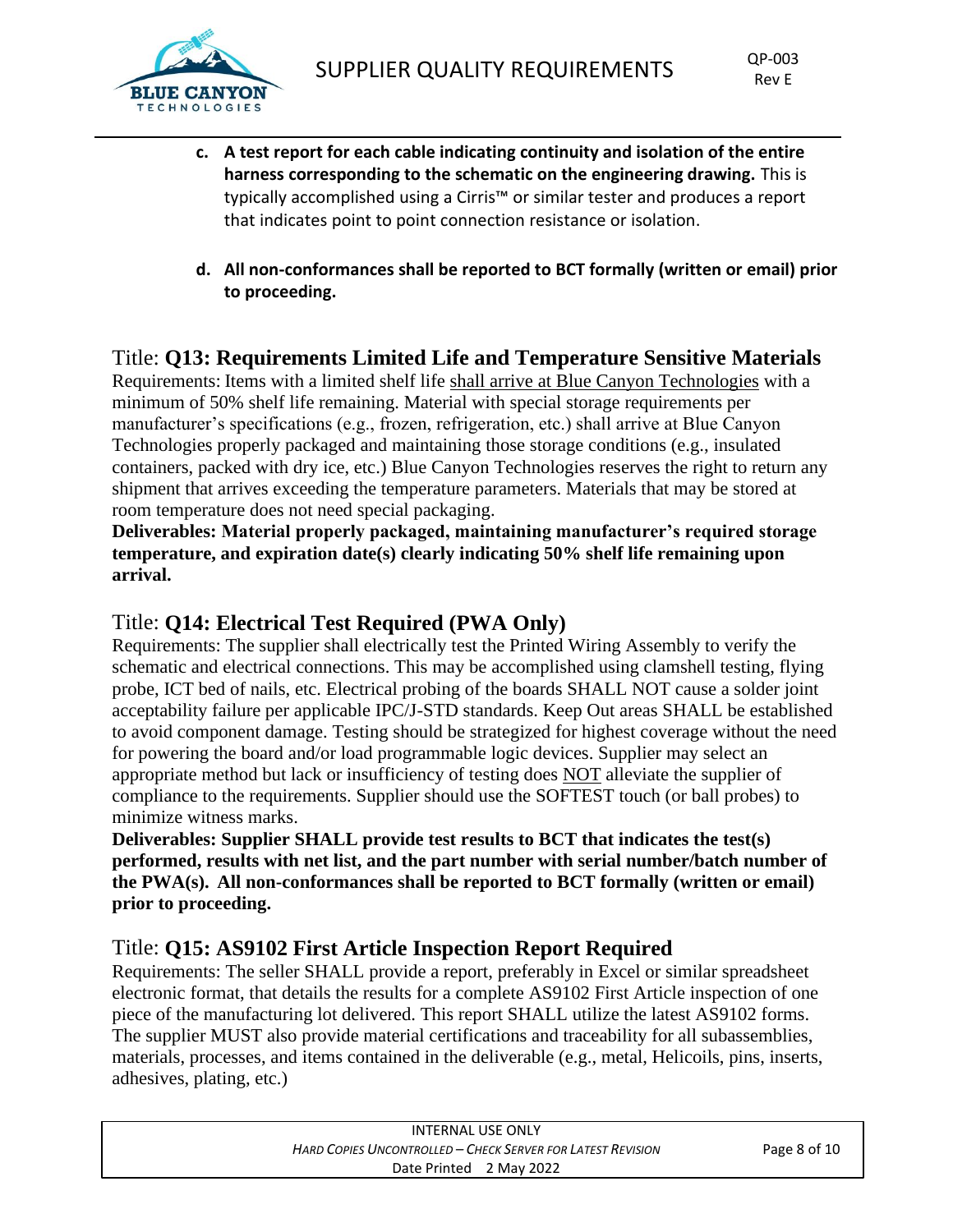

**Deliverables: An electronic AS9102 FAI of one piece of the manufacturing lot and applicable material and process certifications.** 

## Title: **Q16: Lead Re-Tinning / Dipping**

Requirements: For electrical, electronic, and electromechanical (EEE) hardware, all interconnect finishes containing tin must be alloyed with a minimum of 3% lead (Pb). Guidance documents such as GEIA-STD-005-2 Standard for Mitigating the Effects of Tin Whiskers in Aerospace and High-Performance Electronic Systems may be referenced for pure tin mitigation strategies. **Deliverables: Supplier shall submit a certificate with each shipment stating compliance with this clause.**

## Title: **Q17: Prohibited Materials**

Requirements: Supplier shall provide material that does not contain any of the following:

- Cadmium (>1% composition when alloyed with copper; all other Cadmium alloys and cadmium plating is prohibited)
- Mercury
- Pure Zinc  $(>97\%$  by composition)
- Pure Tin  $(>\frac{97}{%}$  by composition)
- Brominated Polymide

**Deliverables: Statement or a certificate stating no prohibited materials were used. The certificate must be signed and dated.**